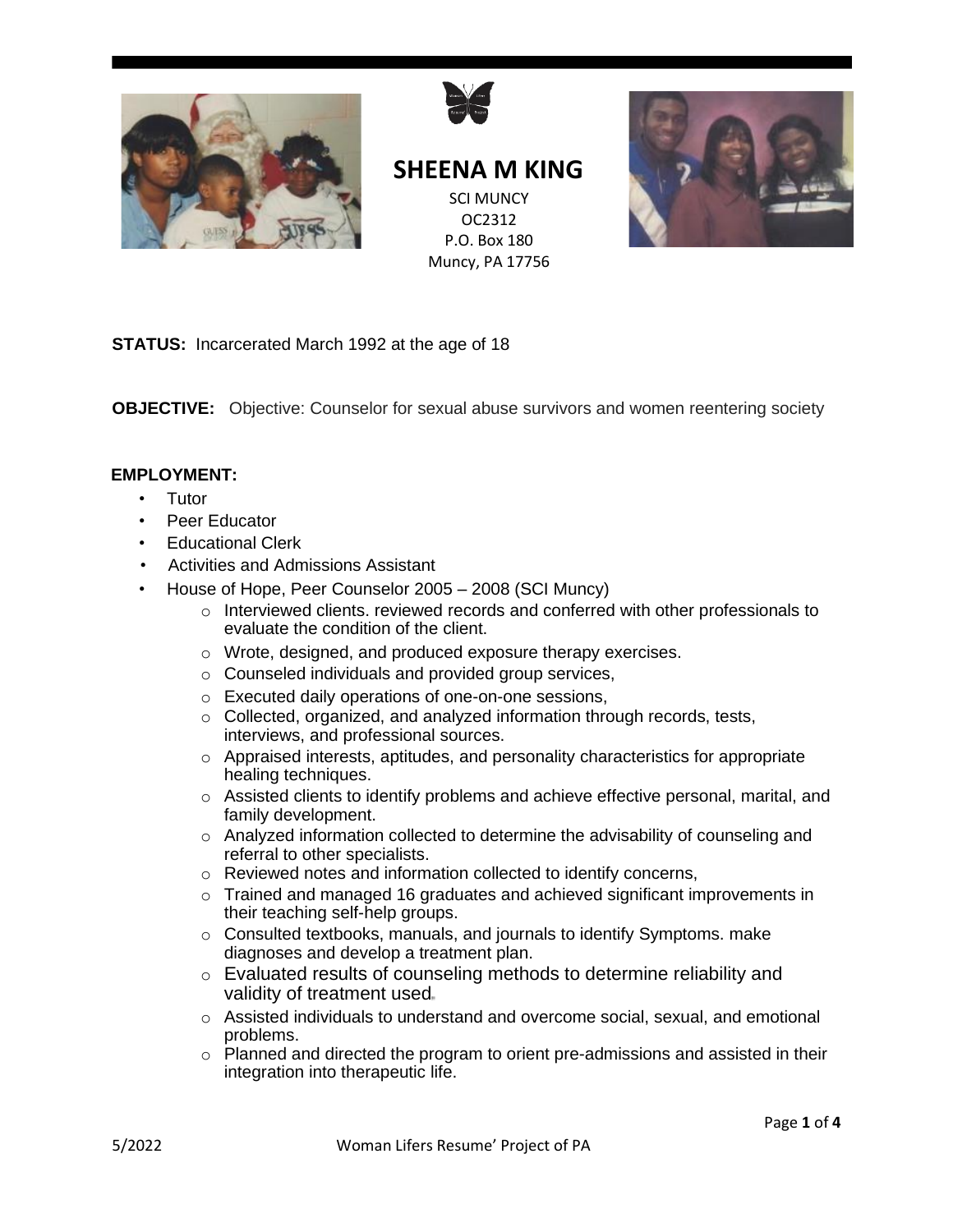#### SHEENA M KING SCI MUNCY OC2312

## **EMPLOYMENT** (cont'd)

- $\circ$  Planned and directed the program to orient pre-admissions and assisted in their integration into therapeutic life,
- $\circ$  Engaged in research and follow-up activities in order to evaluate counseling techniques,
- $\circ$  Investigated reports of misconduct and attempted to resolve and eliminate causes of conflict.
- o Taught self-help classes.
- o Coordinated activities and provided for the physical and emotional needs of each individual in the therapeutic community.
- o Certified Peer Support Specialist (CPS)

## **EDUCATION:**

- Family Radio School of the Bible, Associates Degree in Religious Studies, 2008
- Landmark Bible Institute, English Diploma in Ministry, 2005
- Completed 32 Vocational Educational Programs (Two courses from Bucknell University and OSHA) Food Service Apprenticeship Program
- International Christian College and Seminary, Bachelor's Degree in Christian Counseling, 2/2022

## **ACHIEVEMENTS & ACCOMPLISHMENTS:**

- M.O.R.E. Muncy One-On-One Reading Education Program, Program President
- M.I.O. (Muncy Inmate Organization), Vice-President
- Writer Publications include:
	- o Un-Heard Soul, 2007
	- o Submerged, 2014
	- o Submerged, (revised) 2018, Scat and Mouse Publishing Company-partner; selling on Amazon
	- $\circ$  3Sum; published 7/2021; centers around friendships and relationships; selling on Amazon
- Thomas Merton Essay winner, 2016
- Published in Six Anthologies
- Written and arranged songs for the Church Choir
- Written, directed, and performed in plays
- Danced for church worship services
- Served as a leader in the church and mentor for new believers
- Baptized
- Coordinator of United Methodist Reading Program
- Received 10 certificates for completion of various bible studies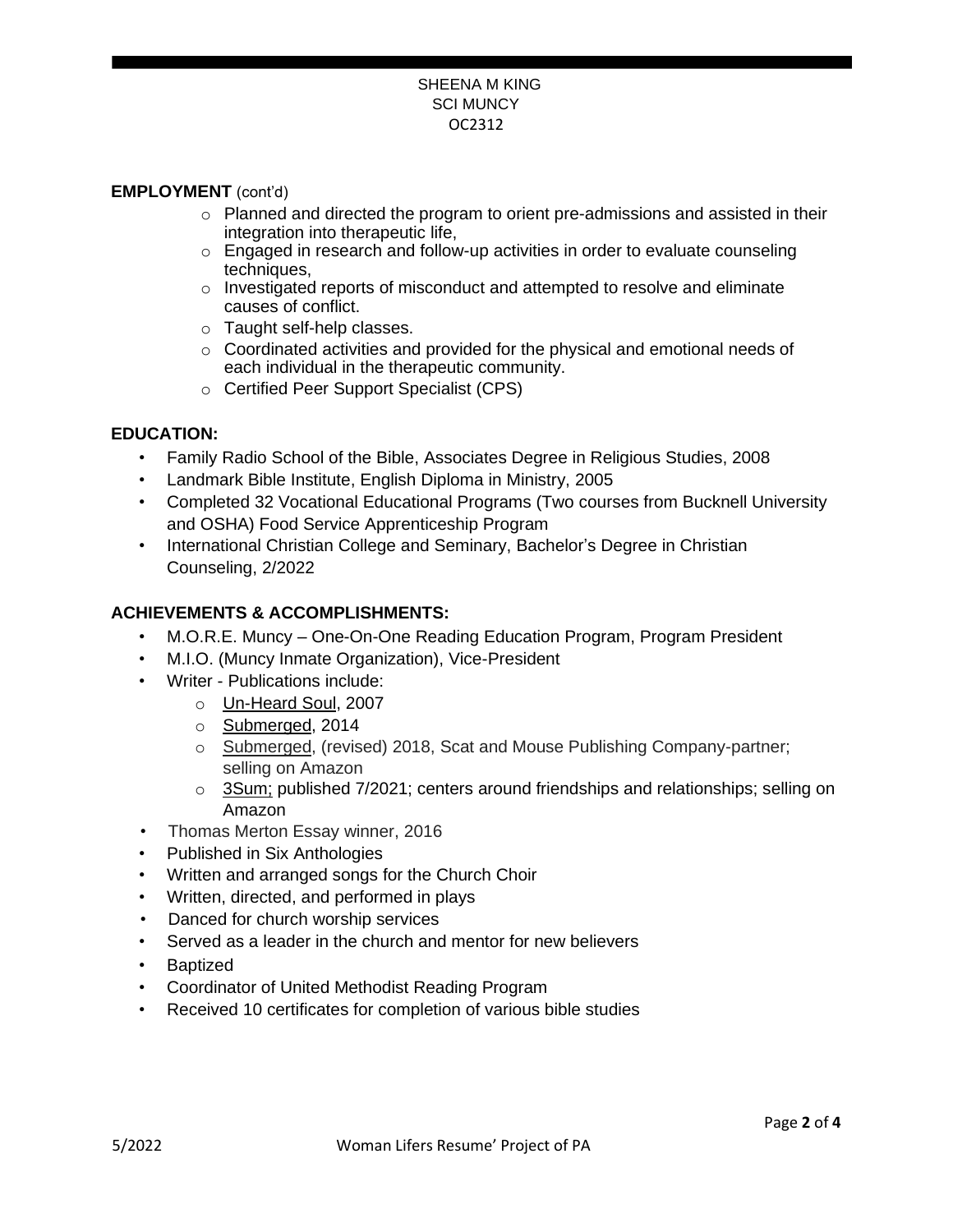### SHEENA M KING SCI MUNCY OC2312

## **COMMUNITY INVOLVEMENT:**

- Inmate Organization Vice-President
- One-On-One Reading Education Program President
- Served on the Executive Board of the inmate organizations for several years and chaired or co-chaired 25 committees
- Facilitated the following groups: Citizenship, Character Development, Alcohol, and Other Drugs, Self-Esteem, Assertiveness, In-patient Therapy for survivors of sexual abuse, and Peer Education Group Training
- Lifers Mentor and Long-Termers
- S.I.S.T.E.R.S-lifers mentoring program, President
- Co-Facilitate

## **GROUP PARTICIPATION:**

- Assertiveness
- Self-Esteem
- Sexual Abuse
- Anger Management
- Violence Prevention
- Alcohol and other drugs
- Long-Term Offenders
- Impact of Crime
- Restorative Justice
- Clemency
- Attended 6 Parenting Programs
- Boundaries (Christian based), Overcoming Emotions (Christian based)
- Living Safely for Women

### **SPECIAL RECOGNITIONS/AWARDS:**

- Twice awarded Excellence in Tutoring
- Inmate of the Year M.I.O. personal commitment, dedication and performance
- Excellence in Leadership
- Outstanding Achievement in Poetry

## **ACTIVITIES:**

- Volleyball
- Kickball
- Flag Football
- Handball
- Various exercise classes and a Pilates Instructor